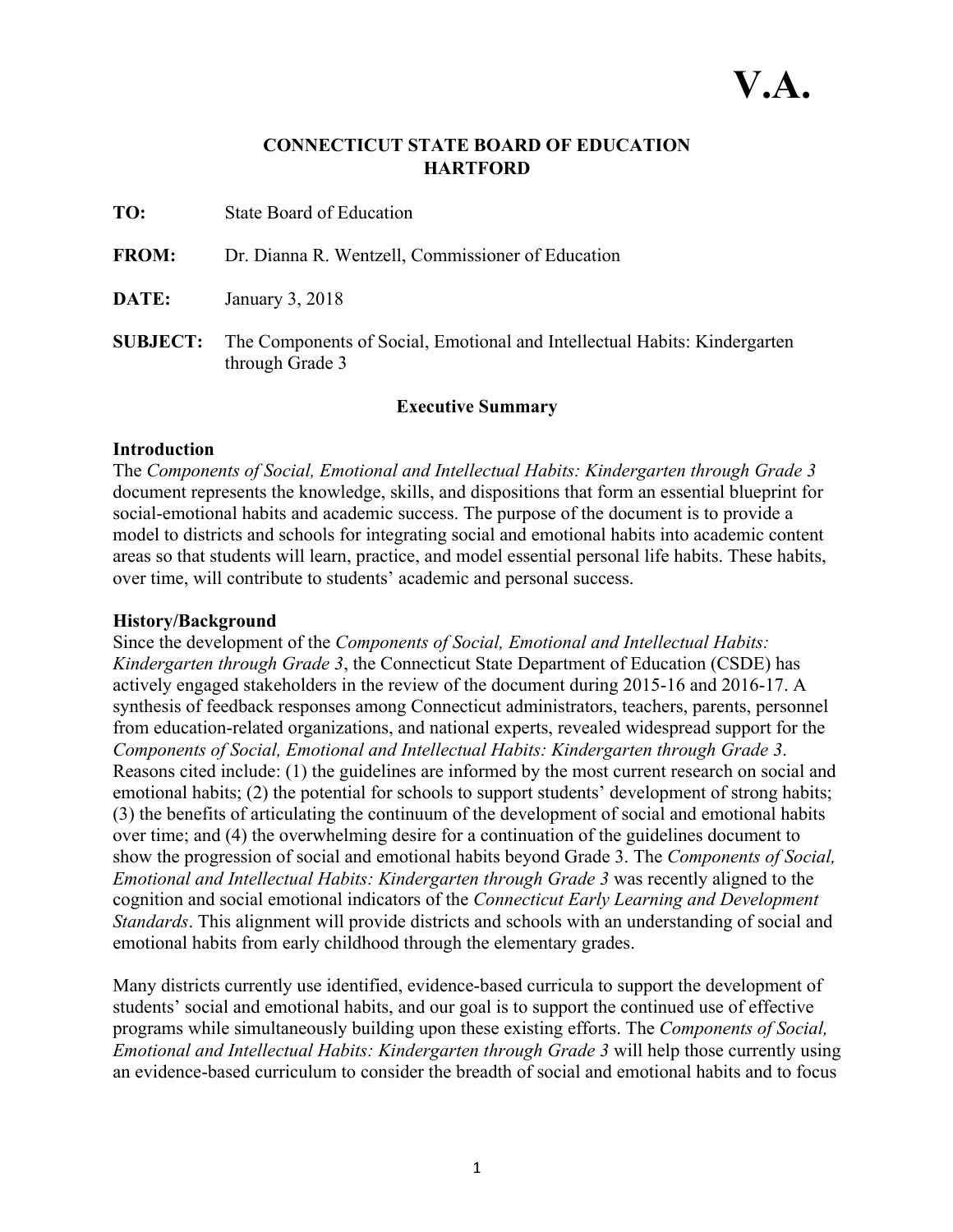on adult behaviors essential for supporting social and emotional habits throughout a child's educational experience.

#### **Position Statement on Social, Emotional and Intellectual Habits for All Students K-3**

The Position Statement on Social, Emotional and Intellectual Habits for All Students K-3 is comprised of two sections. The first includes Connecticut's definition of social, emotional and intellectual habits, with an emphasis on integrating learning goals that are relevant to social, emotional and intellectual habits into academic content areas. The second section provides guidelines for various stakeholders, including institutes of higher education, to support social, emotional and intellectual habits. The Position Statement on Social, Emotional and Intellectual Habits for All Students K-3 represents the Board's establishment of collaborations among various stakeholders to build a comprehensive system for the development of social, emotional and intellectual habits.

#### **Recommendation**

The CSDE presents the Position Statement on Social, Emotional and Intellectual Habits for All Students K-3 for review and consideration of adoption.

#### **Next Steps**

Based on feedback from stakeholders, there was an overwhelming request to extend the *Guidelines for Social and Emotional Habits: Kindergarten through Grade 3* document to Grade 5 in order to support social and emotional habits in both the early and upper elementary grades. The CSDE will continue to seek advice from national experts, including Linda Dusenbury from the Collaborative for Academic, Social, and Emotional Learning (CASEL) and Dr. Marc Brackett, Director of the Yale Center for Emotional Intelligence during this next phase of work.

The Connecticut Commission on Women, Children and Seniors, which was selected to participate in CASEL's Collaborating States Initiative, has agreed to partner with the Department to support statewide dissemination of the *Components of Social, Emotional and Intellectual Habits: Kindergarten through Grade 3*.

| Prepared by: | Joanne R. White<br>Education Consultant, Academic Office |
|--------------|----------------------------------------------------------|
|              | Approved by: Melissa K. Wlodarczyk Hickey, Ed.D.         |

Reading/Literacy Director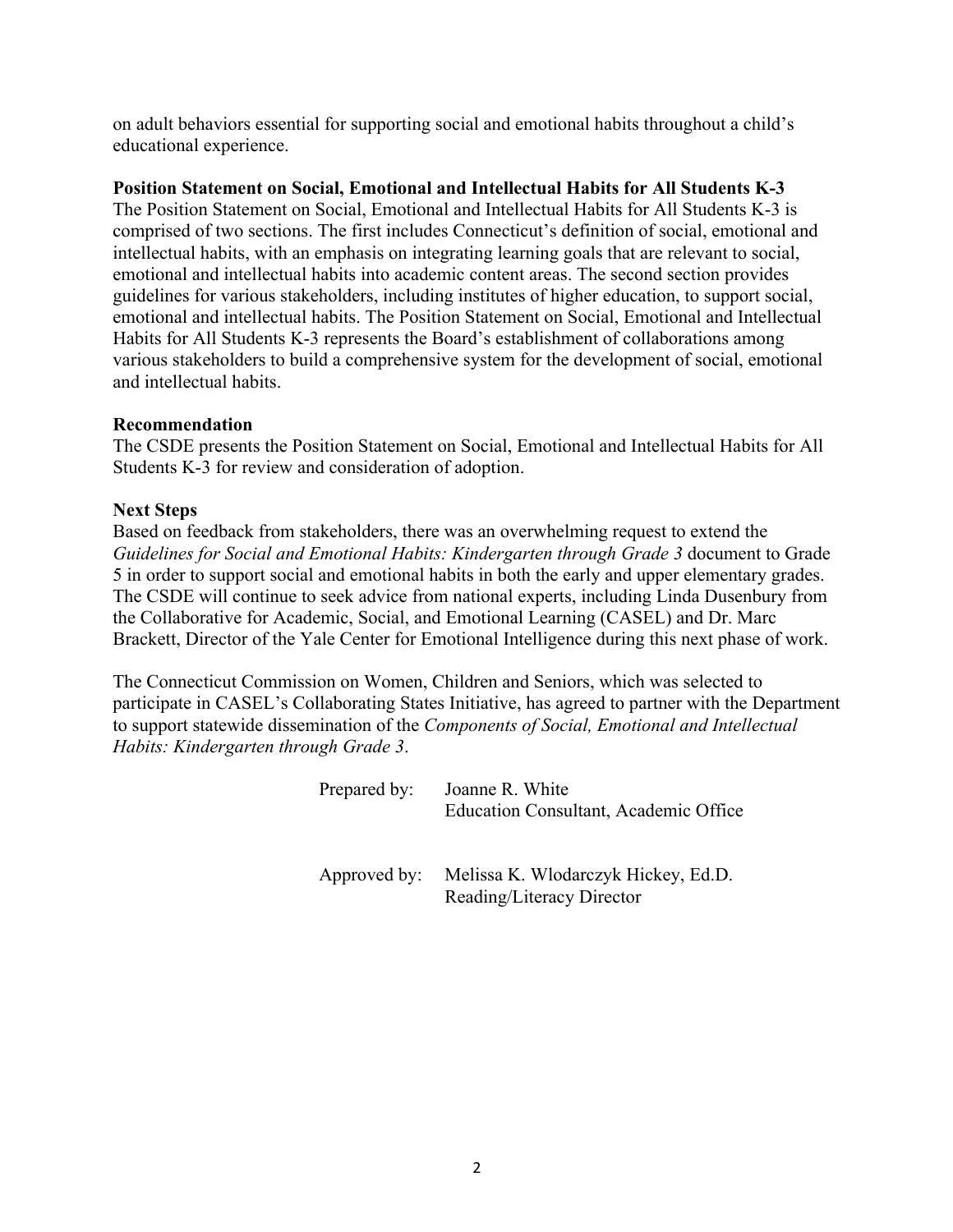## **CONNECTICUT STATE BOARD OF EDUCATION Hartford**

#### **Position Statement on Social, Emotional and Intellectual Habits for All Students K-3**

The Connecticut State Board of Education (Board) believes all children deserve an excellent education that helps them reach high standards of performance. The Board believes the promise of an excellent public education is to equip every child with the knowledge and skills necessary to succeed in college, careers and civic life. These expectations hold for all students regardless of age, gender, socio-economic status, race/ethnicity, native language, abilities, or disabilities. Schools must provide challenging and rigorous programs of study that integrate the knowledge and skills necessary to enable students to become productive members of society.

The Board believes that the integration of social, emotional and intellectual habits is an important component in a K-3 education and contributes to students' academic and personal success. While attention to core subjects remains important, social, emotional and intellectual habits set the stage for all future learning, promoting intrapersonal, interpersonal, and cognitive competence. By understanding and applying social, emotional and intellectual habits, students effectively negotiate daily tasks and challenges. Social, emotional and intellectual habits assist students in setting and achieving positive goals, establishing and maintaining healthy relationships, and making responsible decisions. With support from adults during the early childhood years, social, emotional and intellectual habits promote positive interactions with others, and the development of psychosocial attitudes in relation to academic work and behaviors. In addition, they support students' ability to maintain focus irrespective of obstacles, and deal with management of their own learning. It is imperative that students have the capacity to integrate social, emotional and intellectual skills, attitudes, and behaviors throughout the course of the day.

The Board's position statement on social, emotional and intellectual habits complements the *Components of Social, Emotional and Intellectual Habits: Kindergarten through Grade 3*, which represents the knowledge, skills, and dispositions that form an essential blueprint for college and career readiness to achieve academic success and social-emotional development. The *Components of Social, Emotional and Intellectual Habits: Kindergarten through Grade 3* builds from the foundational skills in the Cognitive, and Social and Emotional Development Domains of the Connecticut Early Learning and Development Standards, highlighting the continued growth and development that must be supported over the early elementary years. Along with the following policy guidance, the *Components of Social, Emotional and Intellectual Habits: Kindergarten through Grade 3* will serve as a resource to districts to support students' academic and personal success.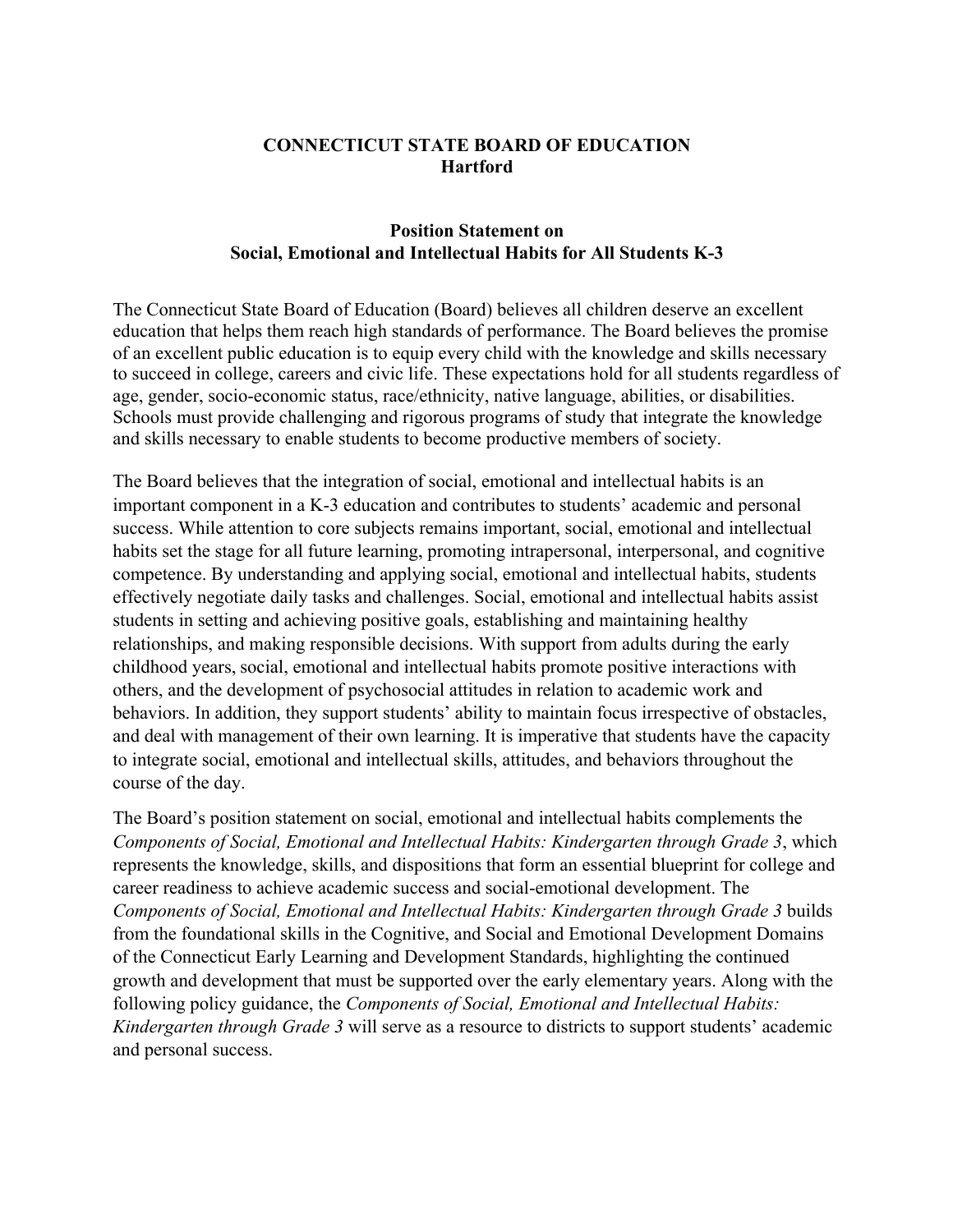#### **Comprehensive Social, Emotional and Intellectual Habits for All Students K-3 Guidelines for Policymakers**

The Connecticut State Board of Education, in support of its Position Statement on Social, Emotional, and Intellectual Habits for All Students K-3, offers the following guidelines to support the establishment of collaboration among various stakeholders to build a comprehensive learning system that explicitly supports social, emotional and intellectual habits.

## • **Responsibilities of the Department of Education**

- o Ensure dissemination of the *Components of Social, Emotional and Intellectual Habits: Kindergarten through Grade 3* document to promote social, emotional and intellectual habits as an essential component of high-quality early learning.
- o Provide a professional learning opportunity for school administrators so that they may guide teachers in the integration of learning goals that are relevant to social, emotional and intellectual habits across academic content areas.
- o Recognize that the foundation of social and emotional development is in the family and the child's culture of origin, and that effective educational approaches involve continuous improvement toward cultural competence. For that reason, it is the responsibility of the Department of Education to provide opportunities for professional learning that will support continuous improvement toward cultural competence for educators.

## • **Responsibilities of School Districts**

- o Develop a shared districtwide vision statement to articulate the importance of social, emotional and intellectual habits and to emphasize the importance of all three of these sets of habits in achieving the districts overall vision, mission and theory of action.
- o Identify key leaders who will take responsibility for developing their knowledge in social, emotional and intellectual habits theory, research and practice, and provide guidance and support for the development of habits in schools.
- o Ensure alignment of curricular resources to support social, emotional and intellectual habits in the academic learning environment.
- o Provide professional learning experiences designed to create an adult community throughout the district that can effectively model social, emotional, and intellectual competencies.

## • **Responsibilities of School Leaders**

- o Develop a schoolwide vision that prioritizes academic, and social, emotional and intellectual habits that engages a range of stakeholders, including teachers, parents, and community members.
- o Ensure all staff members, including support staff, are aware of the vision for social, emotional and intellectual habits, i.e., creating an environment where students and staff collectively strive for academic achievement and social, emotional and intellectual growth.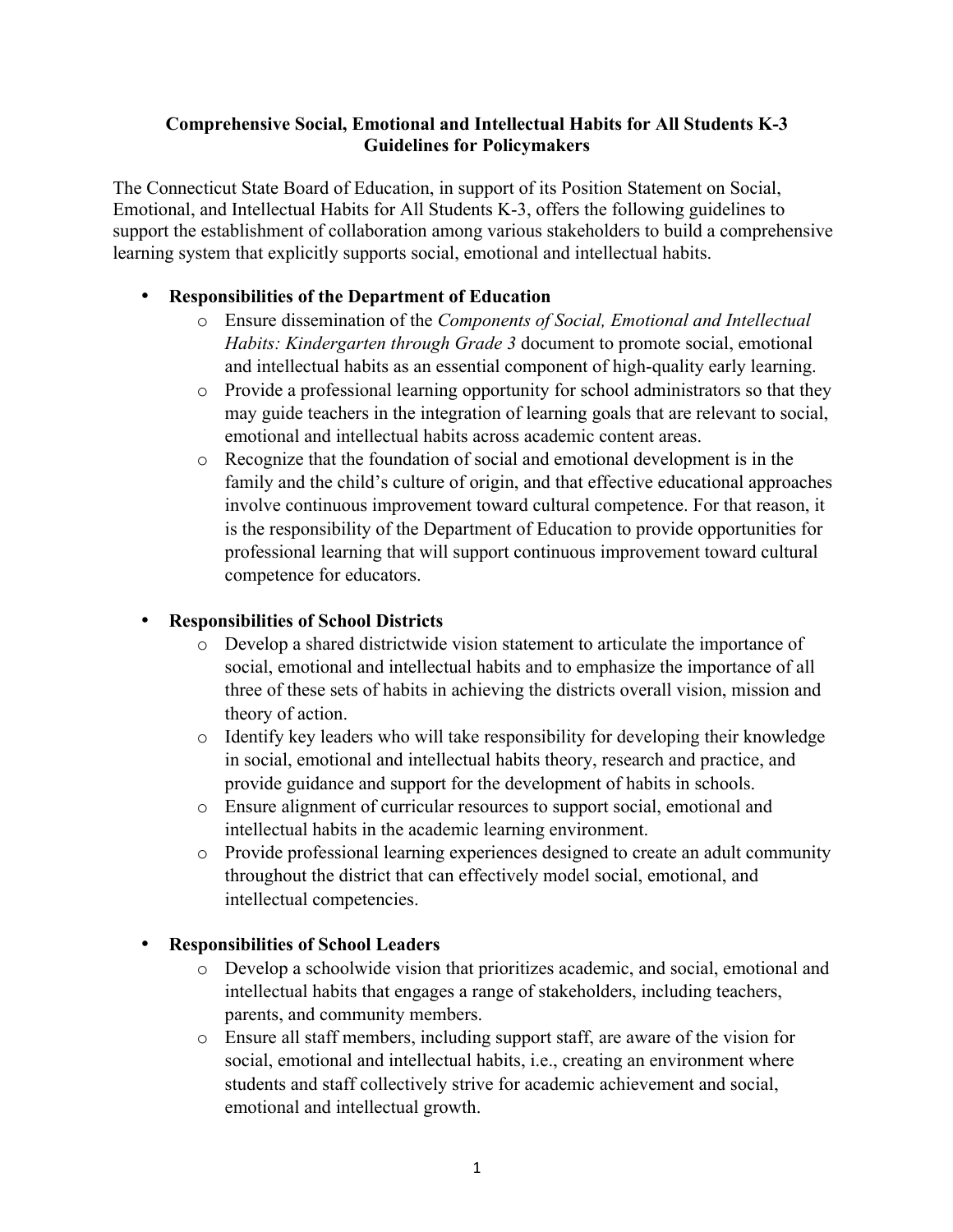- o Determine how social, emotional and intellectual habits will be integrated into curriculum and instruction, schoolwide practices and policies, and family and community partnerships.
- o Collaborate with parents, caregivers, and others from the community to support social, emotional and intellectual habits during and beyond the school day.

## • **Responsibilities of Teachers**

- o Understand how respect, empathy, responsible behavior, and other social, emotional and intellectual habits competencies help students succeed in school and life.
- o Explicitly incorporate the competencies using the CSDE crosswalk between academic standards and the *Components of Social, Emotional and Intellectual Habits: Kindergarten through Grade 3*, into everyday instruction to support the development and application of concepts and skills.
- o Create a positive classroom environment that provides frequent and varied opportunities for students to develop and to support classmates in developing social, emotional and intellectual habits.
- o Make social, emotional and intellectual habits part of daily classroom life, by fostering positive working relationships, increasing student engagement, and modeling constructive behaviors.

# • **Responsibilities of Higher Education Institutions and Teacher Preparation Programs**

- o Ensure that pre-service teachers are provided meaningful and relevant course work grounded in research-based methodology, including addressing the social, emotional and intellectual needs of students.
- o Strengthen teacher understanding and skills in strategies for improving student academic achievement, including strategies for addressing the social, emotional and intellectual needs of students.
- o Encourage faculty involvement and leadership in social, emotional and intellectual habits reform initiatives.

# • **Responsibilities of Families and Community Members**

- o Participate in informational meetings at local schools to become more familiar with social, emotional and intellectual habits concepts.
- o Ask teachers about how social, emotional and intellectual habits are used at school.
- o Encourage children's development of social, emotional and intellectual habits.
- o Use community resources to increase adults' knowledge of social, emotional and intellectual habits.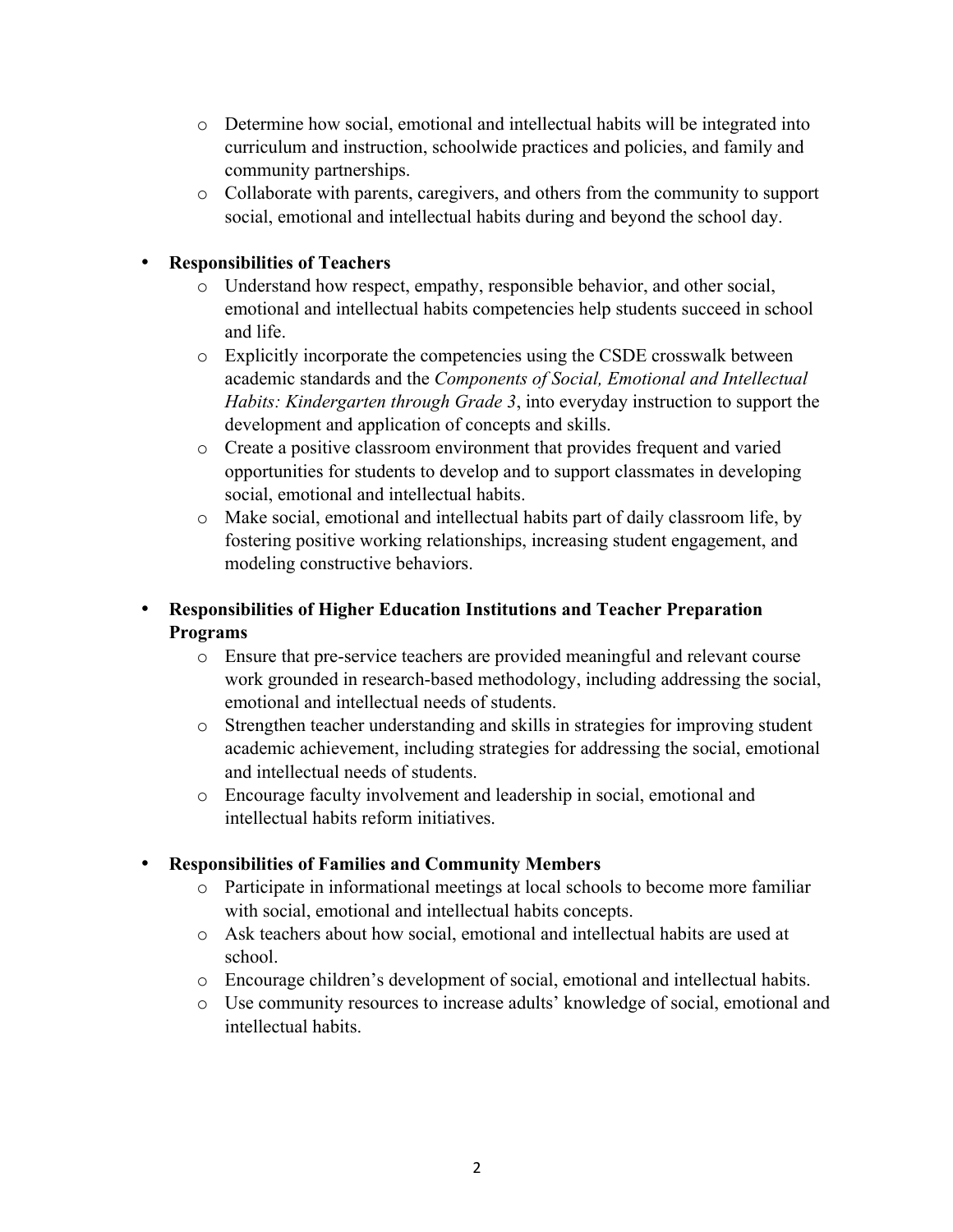#### **References**

Connecticut State Department of Education. (2016). *Ensuring Equity and Excellence for All Connecticut Students: The Connecticut State Board of Education's Five-year Comprehensive Plan 2016-21*. Hartford, CT: Connecticut State Department of Education.

Bridgeland, M. Bruce, M. Hariharan, A. (2013). *The Missing Piece: A Report for CASEL: A National Teacher Survey on How Social and Emotional Learning Can Empower Children and Transform Schools.* Civic Enterprises with Peter D. Hart Research Associates. Retrieved from http://www.casel.org/library-search/?tag=teachers

Damon E. Jones, Mark Greenberg, and Max Crowley. Early Social-Emotional Functioning and Public Health: The Relationship Between Kindergarten Social Competence and Future Wellness. *American Journal of Public Health*: November 2015, Vol. 105, No. 11, pp. 2283-2290.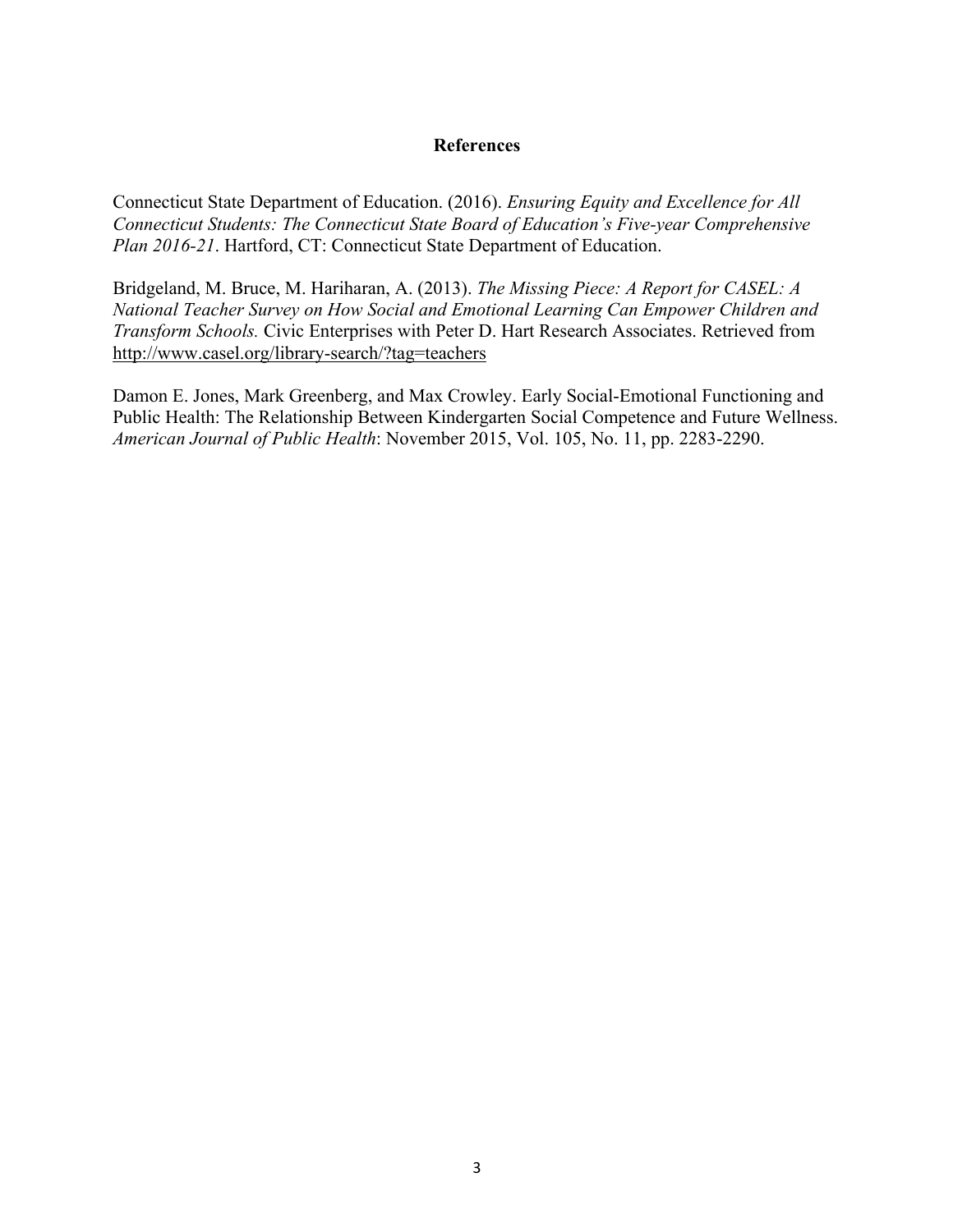# **Components of Social, Emotional, and Intellectual Habits:** Kindergarten through Grade 3



CONNECTICUT STATE DEPARTMENT OF EDUCATION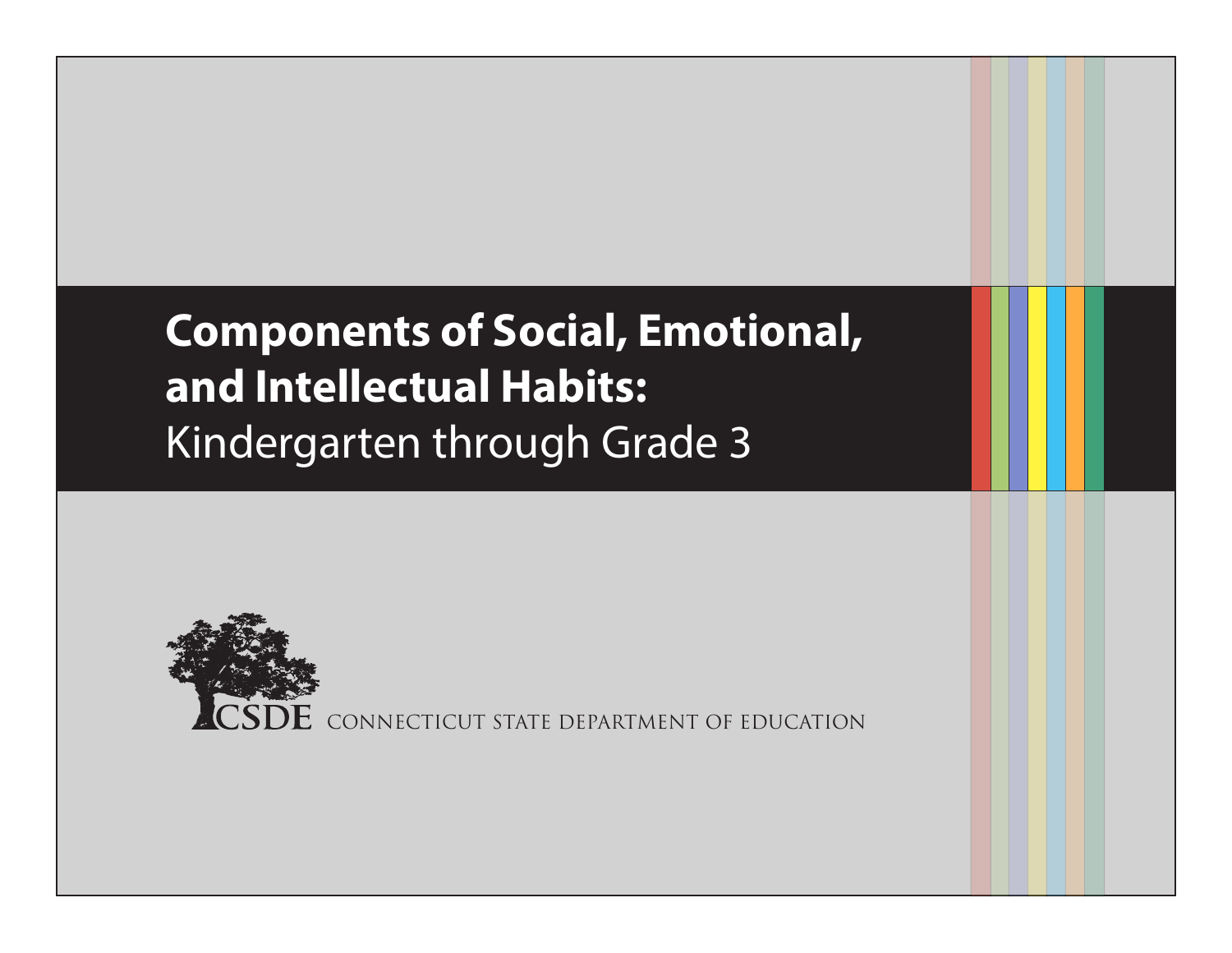he Components of Social, Emotion<br>Intellectual Habits: Kindergarten throwledge, skills, and dispositions that *he Components of Social, Emotional and Intellectual Habits: Kindergarten through Grade 3* document represents the form an essential blueprint for college and career readiness and equip every child with the knowledge and skills necessary to succeed in college, careers and civic life. While attention to core subjects remains important, social, emotional and intellectual habits set the stage for all future learning promoting intrapersonal, interpersonal, and cognitive competence. With support from adults during the early childhood years, social, emotional and intellectual habits promote positive interactions with others and the development of psychosocial attitudes in relation to academic work and behaviors, maintaining focus irrespective of obstacles, and management of their own learning.

*The Components of Social, Emotional and Intellectual Habits:* 

*Kindergarten through Grade 3* builds from the foundational skills in the Cognitive and Social and Emotional Development Domains of the CT Early Learning and Development Standards, highlighting the continued growth and development that must be supported over the early elementary years.

This document does not oblige districts to adopt new curricula or programs. Rather, most of the skills and dispositions are best addressed throughout the course of the regular school day, during daily instruction, specials, and daily routines. Adults working with children in schools already address these skills and dispositions on a regular basis. By



articulating these common goals and focusing on the progression of learning and development over time, schools will be better equipped to intentionally support students in gaining these critical skills. For students who may struggle in these areas, this document can be used to consider the necessary precursor skills to support the development of strong social and intellectual habits.

*The Components of Social, Emotional and Intellectual Habits: Kindergarten through Grade 3*  document is organized by seven areas of development. Each area of development is further organized by learning progressions (e.g., selfawareness) that categorize the social, emotional and intellectual knowledge, skills, and dispositions under the subheadings indicators of evidence. The indicators of evidence are arranged in columns by grade level to indicate social, emotional and intellectual developmental milestones within each

grade. However, because children grow and develop at different rates, social, emotional and intellectual developmental milestones are often harder to pinpoint than, for example, signs of physical development.

The arrows and dotted lines that appear between the grade level headings and columns within the document indicate how developmental milestones can overlap based on children's rate of development. Finally, it is important to remember that social, emotional and intellectual development in one area is reinforced and enhanced by growth in other areas, and will continue beyond the early elementary years.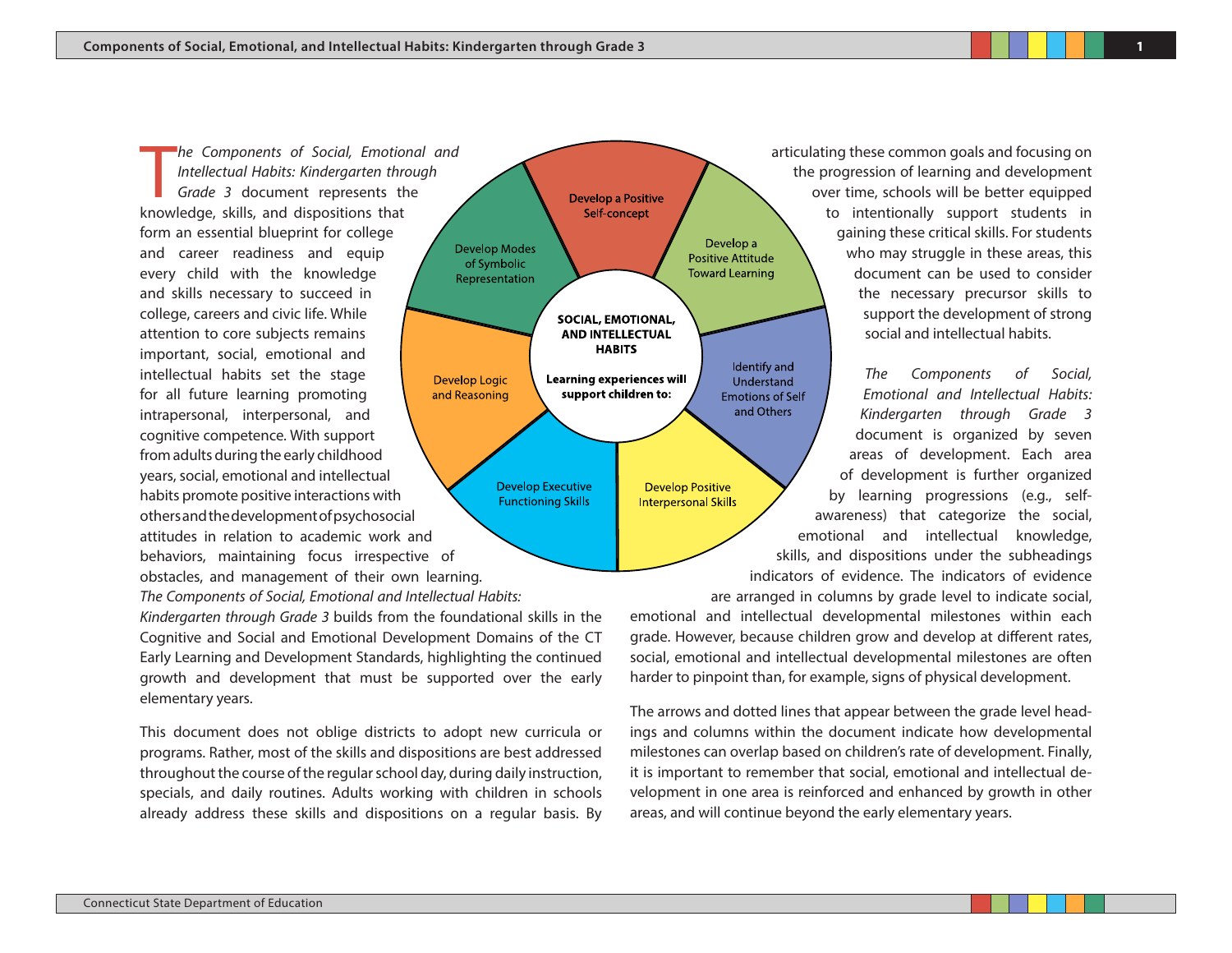| <b>Components of Social, Emotional,</b><br>and Intellectual Habits              |                                                  | Kindergarten $\leftarrow$                                                                                                                             | <b>1st Grade</b>                                                                                                                   | <b>2nd Grade</b>                                                                                                                                                                | <b>3rd Grade</b>                                                                                                               |  |
|---------------------------------------------------------------------------------|--------------------------------------------------|-------------------------------------------------------------------------------------------------------------------------------------------------------|------------------------------------------------------------------------------------------------------------------------------------|---------------------------------------------------------------------------------------------------------------------------------------------------------------------------------|--------------------------------------------------------------------------------------------------------------------------------|--|
| <b>Area of Development</b><br>Learning experiences will<br>support children to: | <b>Learning Progression</b>                      | Indicators:<br>These are evident, for example, when children:                                                                                         |                                                                                                                                    |                                                                                                                                                                                 |                                                                                                                                |  |
| <b>Develop a positive</b><br>self-concept                                       | <b>Self-awareness</b>                            | Respond to the classroom<br>environment with a positive<br>sense of self, showing pride<br>in own work and making pos-<br>itive statements about self | Respond to the classroom<br>environment with a positive<br>sense of self and participate<br>as a member of the school<br>community | See self as a valuable<br>contributing member of<br>family, school and other<br>community groups                                                                                | Identify roles and<br>responsibilities as a group<br>member and contribute in a<br>positive capacity                           |  |
|                                                                                 |                                                  | Recognize one's own<br>positive characteristics                                                                                                       | Recognize and express likes,<br>dislikes, needs, and wants<br>in a manner acceptable to<br>school norms                            | Recognize personal<br>strengths, assets, limitations/<br>challenges                                                                                                             | Identify personal values,<br>attitudes and beliefs                                                                             |  |
|                                                                                 |                                                  | Describe attributes of<br>self and others, including<br>relevant cultural                                                                             | Describe self as an individual<br>and as a member of groups                                                                        | Describe characteristics of<br>self and groups they belong<br>to, including characteristics<br>that are not concrete<br>(personality, preferences,<br>cultural norms or values) | Describe current<br>characteristics of self and<br>community and identify the<br>source or history of these<br>characteristics |  |
|                                                                                 |                                                  | characteristics of self                                                                                                                               | Recognize the unique<br>characteristics of their own<br>family                                                                     |                                                                                                                                                                                 |                                                                                                                                |  |
|                                                                                 |                                                  | Attempt new activities and experiences with confidence<br>and optimism                                                                                |                                                                                                                                    | Identify personal and academic goals                                                                                                                                            |                                                                                                                                |  |
|                                                                                 | <b>Sense of self as</b><br>competent and capable |                                                                                                                                                       |                                                                                                                                    | Practice self-advocacy skills (e.g., ask for a turn after waiting<br>patiently for a couple of minutes, lets teacher know when they<br>cannot see or hear during lesson)        |                                                                                                                                |  |
|                                                                                 |                                                  | Express independent thoughts and feelings                                                                                                             |                                                                                                                                    | Explain and defend independent thoughts and feelings                                                                                                                            |                                                                                                                                |  |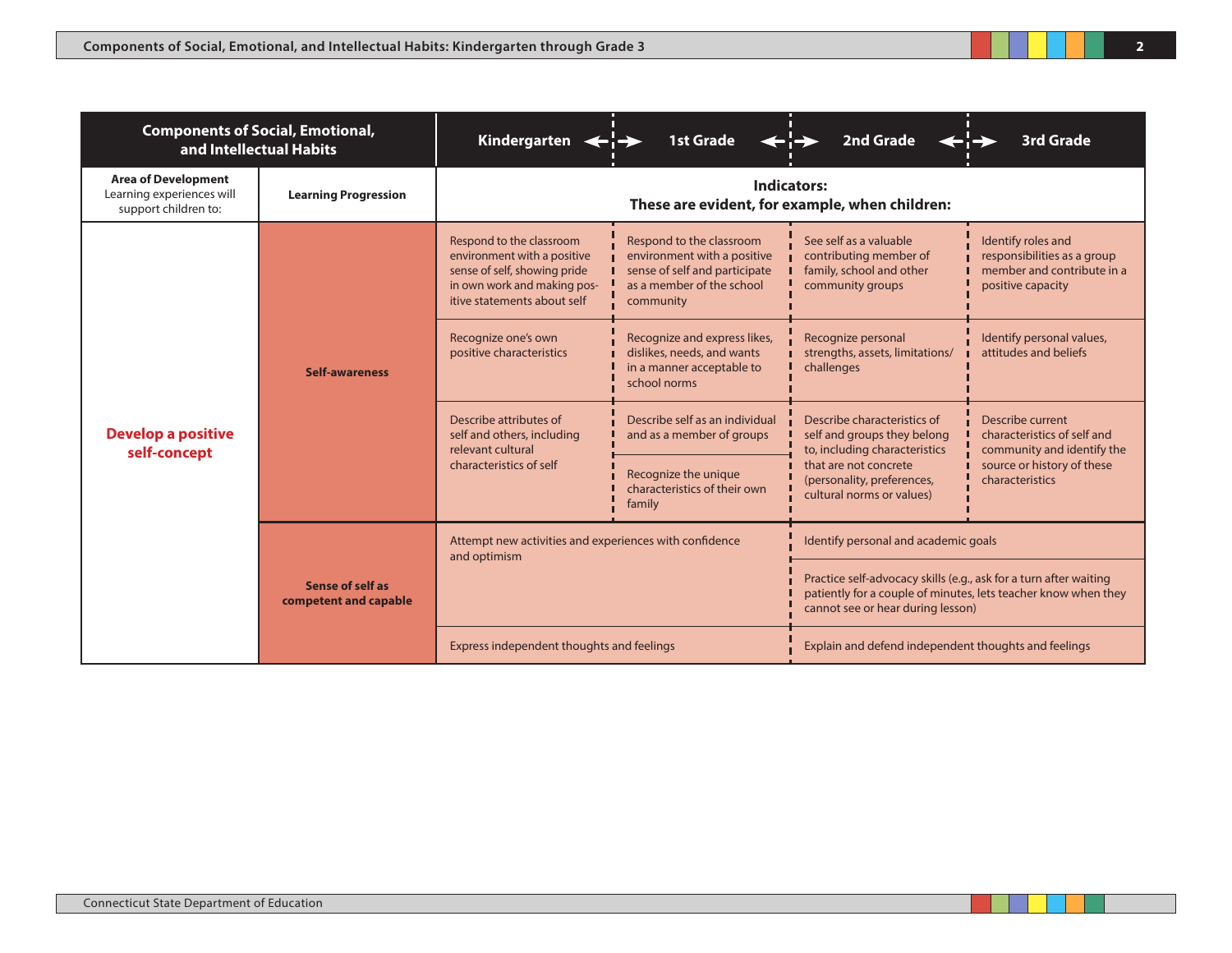| <b>Components of Social, Emotional,</b><br>and Intellectual Habits              |                                 | Kindergarten $\leftarrow$ $\rightarrow$                                                                                            | <b>1st Grade</b>                                                                                  | 2nd Grade                                                                                                             | <b>3rd Grade</b>                                                                           |  |  |
|---------------------------------------------------------------------------------|---------------------------------|------------------------------------------------------------------------------------------------------------------------------------|---------------------------------------------------------------------------------------------------|-----------------------------------------------------------------------------------------------------------------------|--------------------------------------------------------------------------------------------|--|--|
| <b>Area of Development</b><br>Learning experiences will<br>support children to: | <b>Learning Progression</b>     | Indicators:<br>These are evident, for example, when children:                                                                      |                                                                                                   |                                                                                                                       |                                                                                            |  |  |
| Develop a<br>positive attitude<br>toward learning                               | Sense of self as a learner      | Distinguish between success<br>and areas where they still<br>need supports                                                         | Begin to appropriately ask<br>for assistance from familiar<br>sources                             | Identify and use available<br>supports including familiar<br>adults and other resources<br>(e.g., books)              | Identify multiple resources<br>to assist in meeting learning<br>goals                      |  |  |
|                                                                                 |                                 | Recognize own need for<br>adult assistance and identify<br>someone familiar who could<br>help them                                 |                                                                                                   |                                                                                                                       |                                                                                            |  |  |
|                                                                                 |                                 |                                                                                                                                    | Share with eagerness and pride, increasingly complex work or projects                             |                                                                                                                       |                                                                                            |  |  |
|                                                                                 | <b>Curiosity and initiative</b> | Demonstrate engagement<br>through discussion of a<br>growing range of topics,<br>ideas, and tasks                                  | Engage in preferred activ-<br>ities that match strengths,<br>talents and interests                | Show enthusiasm for<br>learning by asking questions<br>and seeking meaningful<br>information about a topic<br>or idea | Engage in and seek new<br>experiences in learning<br>independently                         |  |  |
|                                                                                 |                                 | Take on challenges willingly,<br>exploring new knowledge<br>with adult support                                                     | Take risks to explore new<br>knowledge with minimal<br>adult support                              | Take risks to explore new<br>knowledge with peers                                                                     | Take risks to explore new<br>knowledge independently                                       |  |  |
|                                                                                 |                                 | Use basic strategies for en-<br>tering group play with adult<br>support                                                            | Join and leave groups with<br>ease as a leader or a follower<br>as a situation demands            | Share materials willingly with others in order to promote<br>group learning                                           |                                                                                            |  |  |
|                                                                                 | <b>Cooperation during</b>       | Share materials with peers with adult support                                                                                      |                                                                                                   |                                                                                                                       |                                                                                            |  |  |
|                                                                                 | learning experiences            | Participate in group learning<br>experiences using basic<br>turn-taking and listening<br>skills with adult support and<br>quidance | Use basic cooperation skills to engage in increasingly complex<br>discussion/exploration of ideas |                                                                                                                       | Listen, discuss, and<br>negotiate ideas in order<br>to discover new learning<br>with peers |  |  |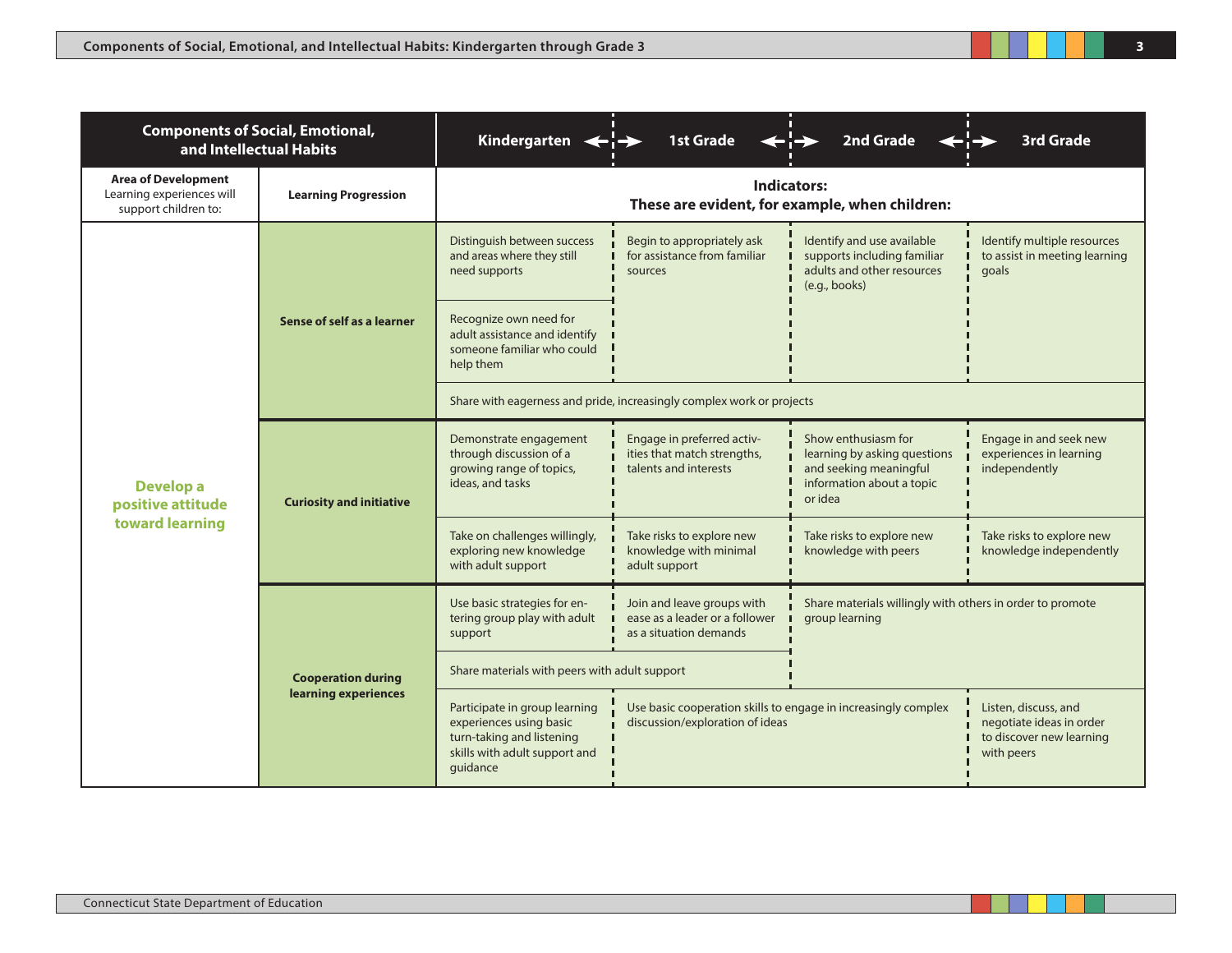| <b>Components of Social, Emotional,</b><br>and Intellectual Habits              |                             | Kindergarten $\leftarrow$                                                                                   | <b>1st Grade</b>                                                                                                                                                                                                                                                      | 2nd Grade                                                                                                                  | <b>3rd Grade</b>                                                                                                                        |  |
|---------------------------------------------------------------------------------|-----------------------------|-------------------------------------------------------------------------------------------------------------|-----------------------------------------------------------------------------------------------------------------------------------------------------------------------------------------------------------------------------------------------------------------------|----------------------------------------------------------------------------------------------------------------------------|-----------------------------------------------------------------------------------------------------------------------------------------|--|
| <b>Area of Development</b><br>Learning experiences will<br>support children to: | <b>Learning Progression</b> | Indicators:<br>These are evident, for example, when children:                                               |                                                                                                                                                                                                                                                                       |                                                                                                                            |                                                                                                                                         |  |
| <b>Identify and</b><br>understand<br>emotions of self<br>and others             | <b>Identifying and</b>      | Identify and appropriately<br>label basic feelings in self and<br>others (e.g., happy, sad, mad,<br>scared) | Recognize and label feelings<br>in self and others, beginning<br>to use more sophisticated<br>emotion words                                                                                                                                                           | Describe increasingly varied<br>emotions and common<br>situations that cause them                                          | Communicate effectively<br>about emotional experience,<br>with adults and peers using<br>a variety of vocabulary<br>related to emotions |  |
|                                                                                 | understanding emotions      | Discuss how some basic<br>emotions impact behavior<br>in self and others with adult<br>support              | Discuss emotions and the impact on behavior and begin<br>to show awareness of the intensity of emotions (e.g., can<br>recognize when their emotions are particularly strong and<br>they might lose control; use words such as "furious" to describe<br>intense anger) |                                                                                                                            | Recognize the connections<br>between emotions.<br>thoughts and behavior                                                                 |  |
|                                                                                 | <b>Empathy</b>              | Describe basic feelings or<br>thoughts/perspectives of<br>others with adult support                         | Recognize more complex<br>feelings or thoughts/<br>perspectives of others                                                                                                                                                                                             | Show ability to listen to and understand others' feelings and<br>consider how they impact their actions with adult support |                                                                                                                                         |  |
|                                                                                 |                             | Respond when others<br>display intense emotional<br>reactions (e.g., crying,<br>yelling, laughing loudly)   | Offer comfort or assistance when others display indication of<br>being hurt or upset                                                                                                                                                                                  |                                                                                                                            | Acknowledge needs of<br>others and act accordingly                                                                                      |  |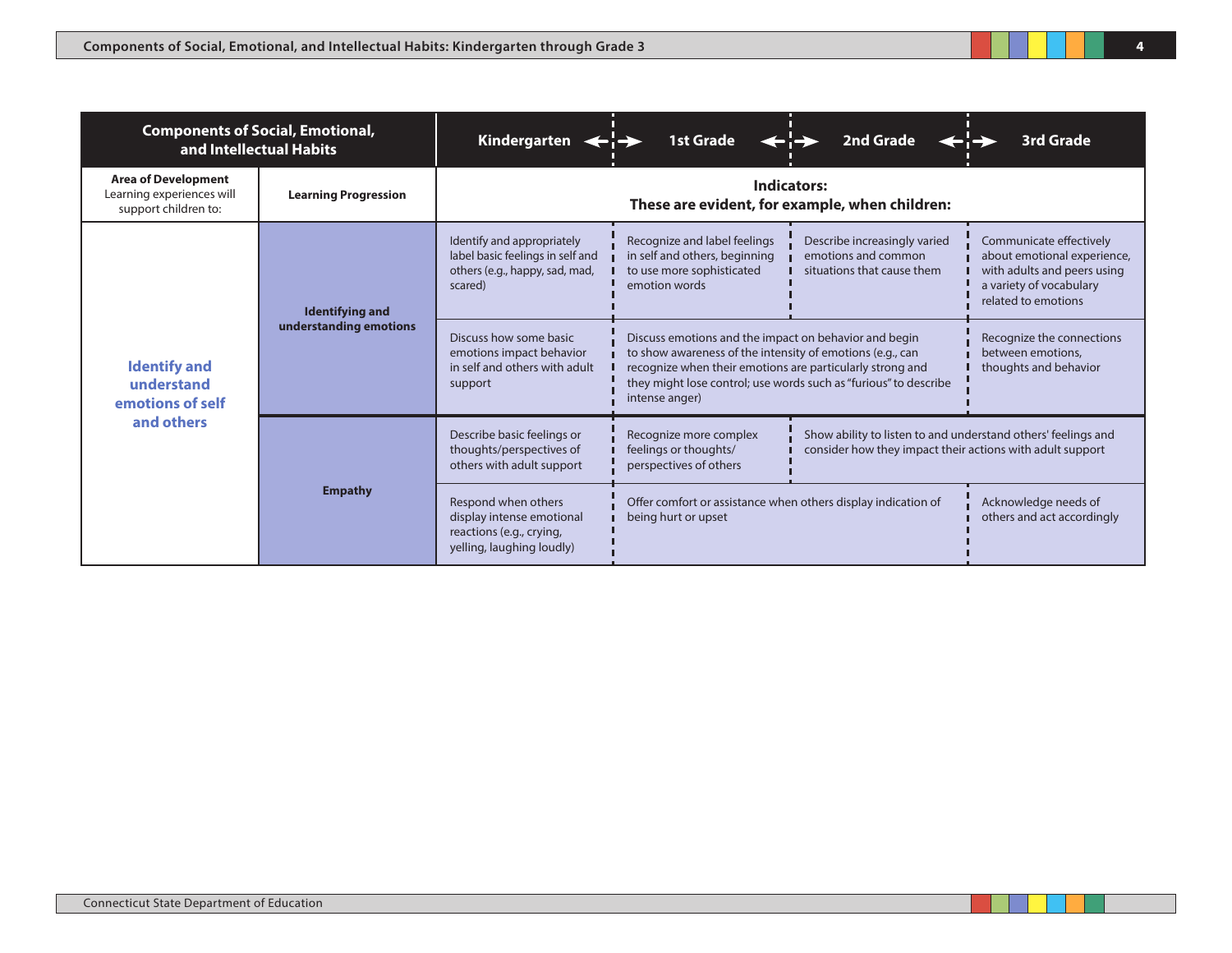| <b>Components of Social, Emotional,</b><br>and Intellectual Habits              |                                                                                                                                                                                                                                                                                                                       | Kindergarten $\leftarrow$ $\rightarrow$                                                                                     | <b>1st Grade</b>                                                                                                                                          | 2nd Grade                                                                                                                                                                                | <b>3rd Grade</b>                                                                                                                                                                                                            |  |  |
|---------------------------------------------------------------------------------|-----------------------------------------------------------------------------------------------------------------------------------------------------------------------------------------------------------------------------------------------------------------------------------------------------------------------|-----------------------------------------------------------------------------------------------------------------------------|-----------------------------------------------------------------------------------------------------------------------------------------------------------|------------------------------------------------------------------------------------------------------------------------------------------------------------------------------------------|-----------------------------------------------------------------------------------------------------------------------------------------------------------------------------------------------------------------------------|--|--|
| <b>Area of Development</b><br>Learning experiences will<br>support children to: | <b>Learning Progression</b>                                                                                                                                                                                                                                                                                           | <b>Indicators:</b><br>These are evident, for example, when children:                                                        |                                                                                                                                                           |                                                                                                                                                                                          |                                                                                                                                                                                                                             |  |  |
|                                                                                 |                                                                                                                                                                                                                                                                                                                       | Engage in practices that contribute to community well-being                                                                 |                                                                                                                                                           | Demonstrate cooperation in<br>small and large groups                                                                                                                                     | Celebrate group successes                                                                                                                                                                                                   |  |  |
|                                                                                 |                                                                                                                                                                                                                                                                                                                       | Use basic social skills to ask<br>to play with others, to share<br>and take turns and to begin<br>to work together with one | Use basic social skills inde-<br>pendently and engage in<br>positive, reciprocal relation-<br>ships with peers (i.e., begin                               | Demonstrate ability to read<br>nonverbal social cues                                                                                                                                     | Demonstrate ability to read<br>and appropriately act upon<br>nonverbal social cues                                                                                                                                          |  |  |
|                                                                                 | <b>Social awareness and</b><br>interpersonal skills                                                                                                                                                                                                                                                                   | or more peer on a game or<br>activity with adult support                                                                    | to form friendships with<br>preferred peers)                                                                                                              | Demonstrate the ability to compromise, negotiate and work<br>together with others with adult support, in both child-initiated<br>and adult-led activities                                |                                                                                                                                                                                                                             |  |  |
|                                                                                 |                                                                                                                                                                                                                                                                                                                       | Develop and maintain trusting, healthy relationships with school-based adults                                               |                                                                                                                                                           |                                                                                                                                                                                          |                                                                                                                                                                                                                             |  |  |
| <b>Develop positive</b><br>interpersonal<br>relationships                       |                                                                                                                                                                                                                                                                                                                       | Learn to cooperate with<br>classroom-based adults                                                                           | Abide by the rules and<br>expectations of the<br>community                                                                                                | Identify and use skills to establish and maintain healthy<br>interpersonal relationships                                                                                                 | Take personal responsibility<br>for one's own choices<br>Become aware when peer<br>pressure is influencing a<br>decision<br>Demonstrate awareness<br>of principles of equality,<br>fairness and respect for<br>social norms |  |  |
|                                                                                 | Demonstrate beginning<br>understanding of<br>connections between<br>choices and outcomes in<br>familiar situations<br>Define decisions (e.g.,<br><b>Responsible decision</b><br>making and social<br>life in school and home<br>problem solving<br>Identify social norms and<br>safety considerations that<br>support |                                                                                                                             | Describe the connections<br>between choices (decisions)<br>and consequences to self<br>and uses this information<br>to make choices with adult<br>support | Analyze the outcomes and<br>possible consequences of a<br>set of given decisions                                                                                                         |                                                                                                                                                                                                                             |  |  |
|                                                                                 |                                                                                                                                                                                                                                                                                                                       | choices) and identify in daily                                                                                              |                                                                                                                                                           | Distinguish between<br>positive and negative peer<br>pressure                                                                                                                            |                                                                                                                                                                                                                             |  |  |
|                                                                                 |                                                                                                                                                                                                                                                                                                                       | guide behavior with adult                                                                                                   | Demonstrate beginning<br>understanding of how<br>social norms influence<br>their decision making and<br>behavior                                          | Demonstrate concern for<br>fairness and respect for the<br>rights of others; respond<br>appropriately when a rule<br>is broken, with acceptance<br>of responsibility and<br>consequences |                                                                                                                                                                                                                             |  |  |

**5**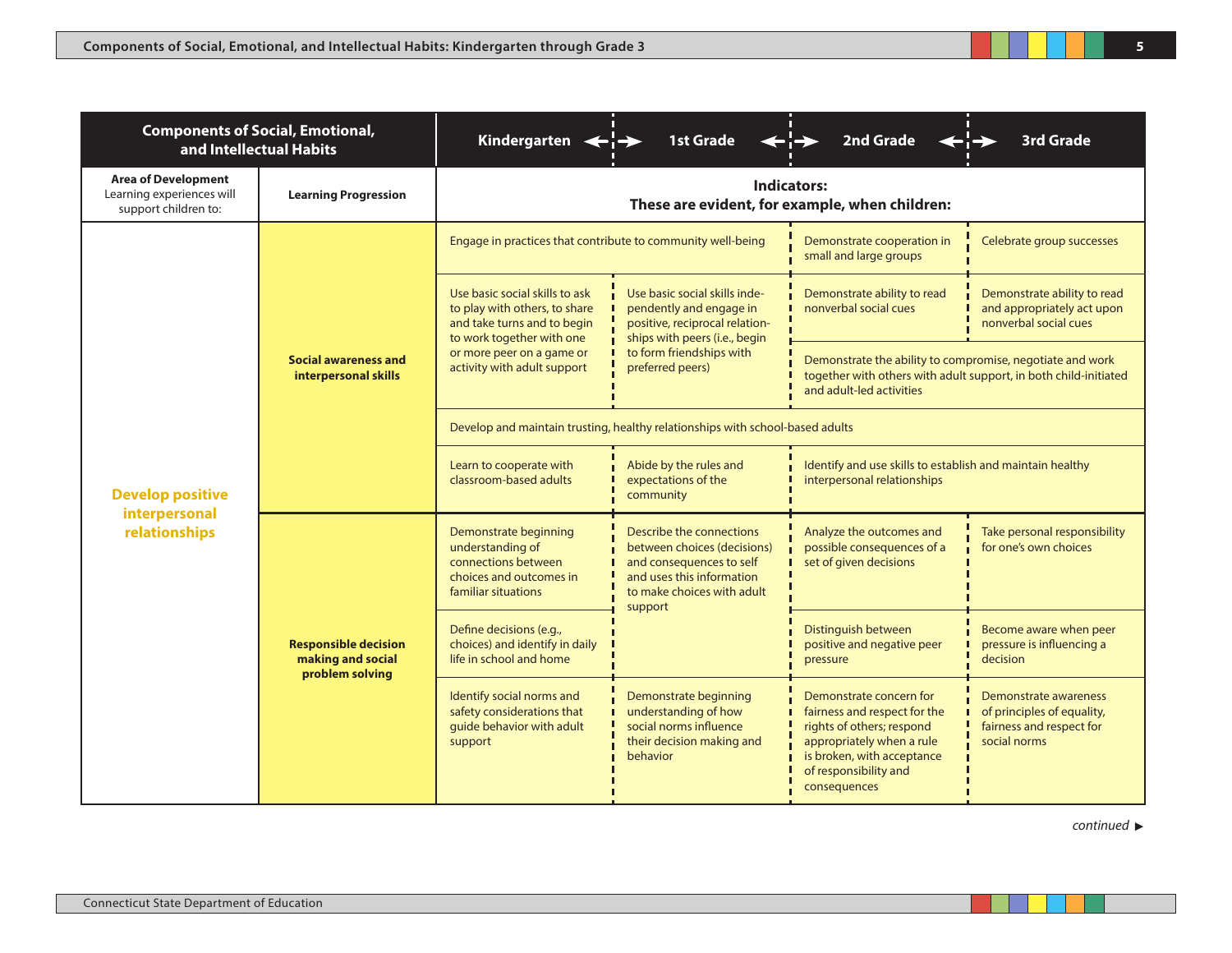| <b>Components of Social, Emotional,</b><br>and Intellectual Habits              |                                            | Kindergarten $\leftarrow$ $\rightarrow$                                                                                                                                 | <b>1st Grade</b>                                                                                                                                                                                                                                                                                                       | 2nd Grade                                                                                                                                                         | <b>3rd Grade</b>                                                                                                                                                      |  |
|---------------------------------------------------------------------------------|--------------------------------------------|-------------------------------------------------------------------------------------------------------------------------------------------------------------------------|------------------------------------------------------------------------------------------------------------------------------------------------------------------------------------------------------------------------------------------------------------------------------------------------------------------------|-------------------------------------------------------------------------------------------------------------------------------------------------------------------|-----------------------------------------------------------------------------------------------------------------------------------------------------------------------|--|
| <b>Area of Development</b><br>Learning experiences will<br>support children to: | <b>Learning Progression</b>                | <b>Indicators:</b><br>These are evident, for example, when children:                                                                                                    |                                                                                                                                                                                                                                                                                                                        |                                                                                                                                                                   |                                                                                                                                                                       |  |
| <b>Develop positive</b><br>interpersonal<br>relationships<br>(continued)        | <b>Conflict resolution</b>                 | Recognize and articulate<br>conflict in personal and fa-<br>miliar contexts (e.g., "Johnny<br>took my crayon")                                                          | Identify appropriate re-<br>sponse to conflict                                                                                                                                                                                                                                                                         | Distinguish between con-<br>structive and destructive<br>ways to resolve conflicts                                                                                | Demonstrate ability to<br>remove oneself from a<br>stressful situation                                                                                                |  |
|                                                                                 |                                            | <b>Resolve conflicts with</b><br>peers with adult modeling<br>and support using simple<br>strategies (e.g., sharing,<br>taking turns, apologizing)                      | Demonstrate willingness and skill to independently resolve a<br>Use simple strategies to<br>problem or conflict, although may still need adult support and<br>address interpersonal<br>conflict independently<br>encouragement<br>and, with adult support,<br>incorporate additional<br>strategies (e.g., negotiating) |                                                                                                                                                                   |                                                                                                                                                                       |  |
| <b>Develop executive</b><br><b>functioning skills</b>                           | <b>Working memory and</b><br>metacognition | Remember and follow<br>directions that involve a<br>sequence of 2-3 steps                                                                                               | Remember and follow multistep directions that involve<br>more complex steps/sequences and update them with new<br>information or changing plans                                                                                                                                                                        |                                                                                                                                                                   | Demonstrate ability to<br>remember and return to<br>place in story, song or game<br>if interrupted, or can reorder<br>steps or change plans as<br>needed to meet goal |  |
|                                                                                 |                                            | Begin to use deliberate<br>strategies (e.g., self-talk,<br>song repetition) to organize<br>thinking or to remember<br>directions or sequence with<br>adult support      | Use deliberate strategies (self-talk, song repetition) in familiar<br>situations to remember directions or sequence                                                                                                                                                                                                    |                                                                                                                                                                   | Use deliberate strategies<br>to remember information<br>or organize thinking in<br>new ways                                                                           |  |
|                                                                                 |                                            | Begin to monitor errors and/<br>or progress, notice mistakes<br>and make appropriate<br>adjustments with adult<br>support                                               | Show increasing independence in monitoring errors and/or<br>progress, notice mistakes and make appropriate adjustments<br>with adult support                                                                                                                                                                           |                                                                                                                                                                   | Use previously modeled<br>strategies to plan, monitor<br>and evaluate thinking<br>processes and try new<br>and more sophisticated<br>strategies with adult support    |  |
|                                                                                 | <b>Cognitive flexibility</b>               | Transition between different<br>tasks or activities; use<br>different ways of completing<br>a task and shift attention<br>as needed with adult<br>prompting and support | Try different ways to<br>complete a task or solve a<br>problem, identify multiple<br>ways to think about a<br>situation, deliberately<br>change thoughts or feelings<br>in order to achieve goals                                                                                                                      | consider multiple aspects<br>of situations and/or<br>changing circumstances, to<br>plan, make decisions and<br>adjust thinking with adult<br>guidance and support | Become more independent<br>in considering multiple<br>aspects of situations, and/<br>or changing circumstances,<br>to plan, make decisions and<br>adjust thinking     |  |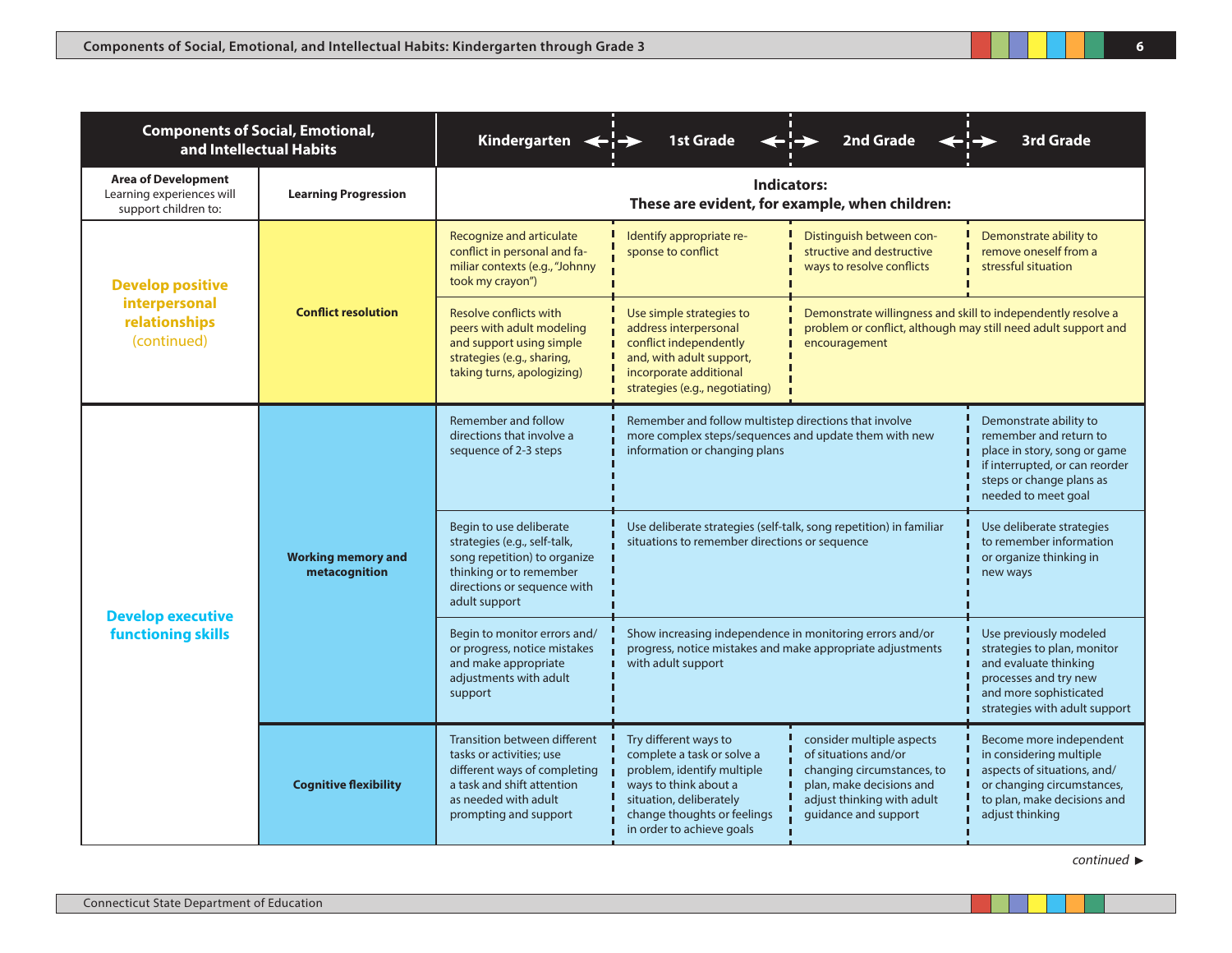| <b>Components of Social, Emotional,</b><br>and Intellectual Habits              |                                                              | Kindergarten $\leftarrow$ $\rightarrow$                                                                                                                      | <b>1st Grade</b>                                                                                                                     | 2nd Grade                                                                                                                                                                                                                             | <b>3rd Grade</b>                                                                                   |  |
|---------------------------------------------------------------------------------|--------------------------------------------------------------|--------------------------------------------------------------------------------------------------------------------------------------------------------------|--------------------------------------------------------------------------------------------------------------------------------------|---------------------------------------------------------------------------------------------------------------------------------------------------------------------------------------------------------------------------------------|----------------------------------------------------------------------------------------------------|--|
| <b>Area of Development</b><br>Learning experiences will<br>support children to: | <b>Learning Progression</b>                                  | Indicators:<br>These are evident, for example, when children:                                                                                                |                                                                                                                                      |                                                                                                                                                                                                                                       |                                                                                                    |  |
| <b>Develop executive</b><br><b>functioning skills</b><br>(continued)            | <b>Self-regulation of impulses</b><br>and emotional reaction | Use basic strategies<br>to manage intense or<br>difficult feelings (e.g., deep<br>breathing, take a break,<br>draw a picture) with adult<br>support          | Use basic strategies with<br>increasing independence<br>to deal with upsetting<br>emotions and seek help<br>when necessary           | Manage behavioral response<br>to emotions most of the<br>time, effectively using<br>multiple strategies (e.g.,<br>utilizing skills to calm down,<br>and applying the steps in<br>problem solving to school<br>and to social problems) | Self-monitor emotions and<br>use strategies to manage<br>emotions and behavioral<br>reactions      |  |
|                                                                                 |                                                              | Initiate previously-taught strategies to help delay gratification<br>in a variety of contexts (e.g., choose an alternative activity<br>while waiting a turn) |                                                                                                                                      | Apply strategies to help delay gratification for longer periods<br>of time with increasing independence, building upon<br>previously-taught strategies                                                                                |                                                                                                    |  |
|                                                                                 |                                                              | rules and use these to quide behavior                                                                                                                        | Identify simple and age appropriate social norms and safety<br>Respond increasingly well<br>to rules outside of adult<br>supervision |                                                                                                                                                                                                                                       | Recognize rules and are able<br>to generalize them to other<br>situations                          |  |
|                                                                                 |                                                              | Name and typically follow basic rules related to privacy and<br>personal boundaries                                                                          |                                                                                                                                      | Demonstrate appropriate assertion of personal boundaries,<br>rights and privacy needs                                                                                                                                                 |                                                                                                    |  |
|                                                                                 | <b>Managing attention</b><br>and behavior                    | Sustain attention and<br>complete developmentally<br>appropriate tasks with adult<br>support                                                                 | Sustain attention to an age<br>appropriate task or activity<br>individually and in small<br>groups                                   | Sustain attention to an age<br>appropriate task or activity<br>individually and in larger<br>groups                                                                                                                                   | Demonstrate persistence to<br>completion when working<br>independently on age<br>appropriate tasks |  |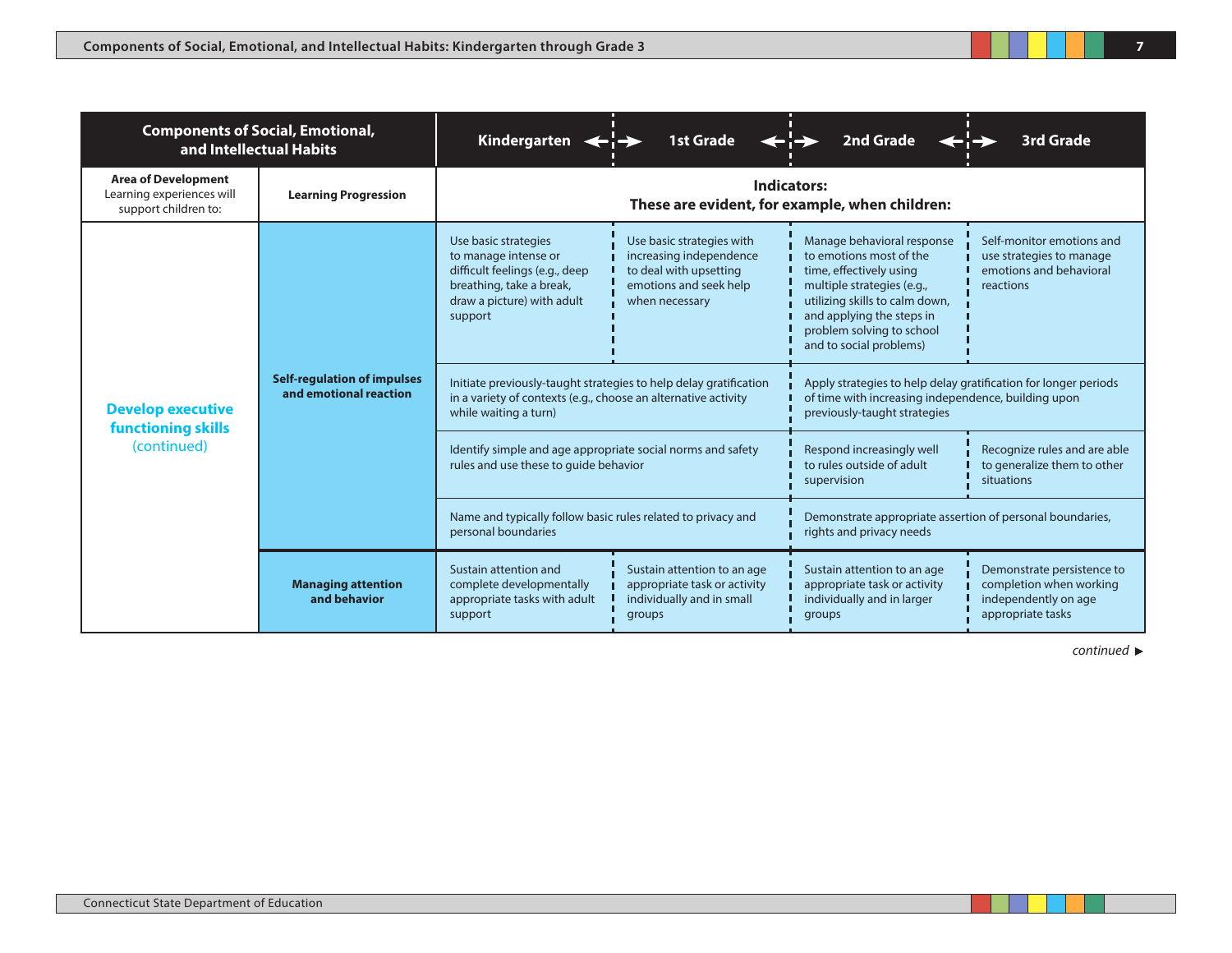| <b>Components of Social, Emotional,</b><br>and Intellectual Habits              |                                                          | Kindergarten $\leftarrow$                                                                                                                                                          | <b>1st Grade</b>                                                                                                                                                            | 2nd Grade                                                                                                                                                                           | 3rd Grade                                                                                                                                                                          |  |
|---------------------------------------------------------------------------------|----------------------------------------------------------|------------------------------------------------------------------------------------------------------------------------------------------------------------------------------------|-----------------------------------------------------------------------------------------------------------------------------------------------------------------------------|-------------------------------------------------------------------------------------------------------------------------------------------------------------------------------------|------------------------------------------------------------------------------------------------------------------------------------------------------------------------------------|--|
| <b>Area of Development</b><br>Learning experiences will<br>support children to: | <b>Learning Progression</b>                              | <b>Indicators:</b><br>These are evident, for example, when children:                                                                                                               |                                                                                                                                                                             |                                                                                                                                                                                     |                                                                                                                                                                                    |  |
|                                                                                 | <b>Managing attention</b><br>and behavior<br>(continued) | Take responsibility,<br>including planning and/or<br>setting simple goals for own<br>learning, while respecting<br>the learning of others with<br>adult support                    | Demonstrate increasing independence in taking responsibility, including planning and/or setting<br>goals for own learning, while respecting the learning of others          |                                                                                                                                                                                     |                                                                                                                                                                                    |  |
| <b>Develop executive</b><br><b>functioning skills</b><br>(continued)            |                                                          | Engage in basic planning<br>and goal-setting, including<br>planning topics for investi-<br>gations, defining problems<br>and considering sources of<br>evidence with adult support | Follow a task to completion, even when it is challenging with<br>minimal support                                                                                            |                                                                                                                                                                                     | Follow a task to completion;<br>may need minimal support<br>when the task is challenging                                                                                           |  |
|                                                                                 |                                                          | Begin to use basic strategies<br>to maintain focus in the face<br>of distractions with adult<br>support                                                                            |                                                                                                                                                                             | Maintain focus with increasing independence, using more varied and sophisticated strategies.                                                                                        |                                                                                                                                                                                    |  |
| <b>Develop logic</b><br>and reasoning                                           | <b>Critical and analytical</b><br>thinking               | Begin to use evidence and<br>critical thinking to support<br>claims; explain own thinking<br>and listen to others with<br>adult support                                            | Use evidence and critical<br>thinking to support claims,<br>make simple arguments and<br>critique the reasoning of<br>others; explain own thinking<br>and listens to others | Use evidence and critical<br>thinking to support claims,<br>make arguments and<br>critique the reasoning<br>of others: decide if<br>explanations make sense<br>and asks appropriate | Use evidence and critical<br>thinking to support claims,<br>make arguments and<br>critique the reasoning of<br>others; explain own thinking<br>and responds to others'<br>thinking |  |
|                                                                                 |                                                          |                                                                                                                                                                                    | Agree or disagree with<br>others and give reason why                                                                                                                        | questions                                                                                                                                                                           |                                                                                                                                                                                    |  |

**<sup>8</sup>**